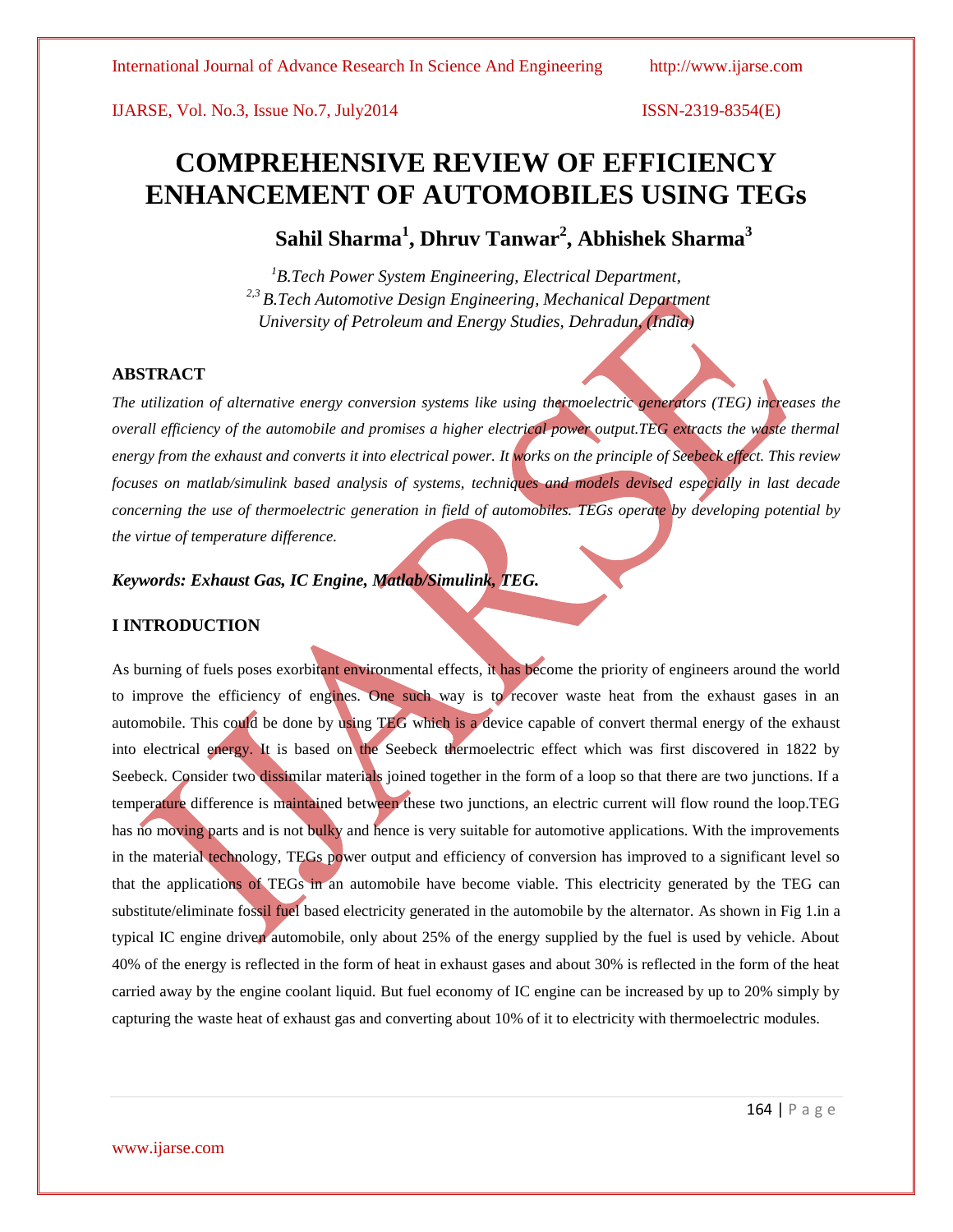#### International Journal of Advance Research In Science And Engineering http://www.ijarse.com

### IJARSE, Vol. No.3, Issue No.7, July2014 ISSN-2319-8354(E)

Research on waste heat energy recovery systems of the exhaust gas in automobiles, thermoelectric modules has been actively conducted in recent years. TE modules can directly convert the heat energy to electrical energy. However, the output power characteristics of the TEG are highly nonlinear and heavily depend on the cooling system, external load, and heat source a proper power conditioning circuit and maximum power point tracking control are required.



# **Fig. 1 Schematic Energy Flow Model of Internal Combustion Engine**

As shown in Fig 2. TEG module usually consists of n-type and p-type semiconductors which are connected in series electrically. Large number of these materials or semiconductors are assembled together to form a thermoelectric module. The junctions present between hot and cold plates are connected by highly conducting metals like copper etc. Heat supplies at one end make that end a hot junction and the other end which is maintained at lower temperature by a heat sink is called cold junction.



### **Fig .2 Schematic Diagram of Thermoelectric Generator**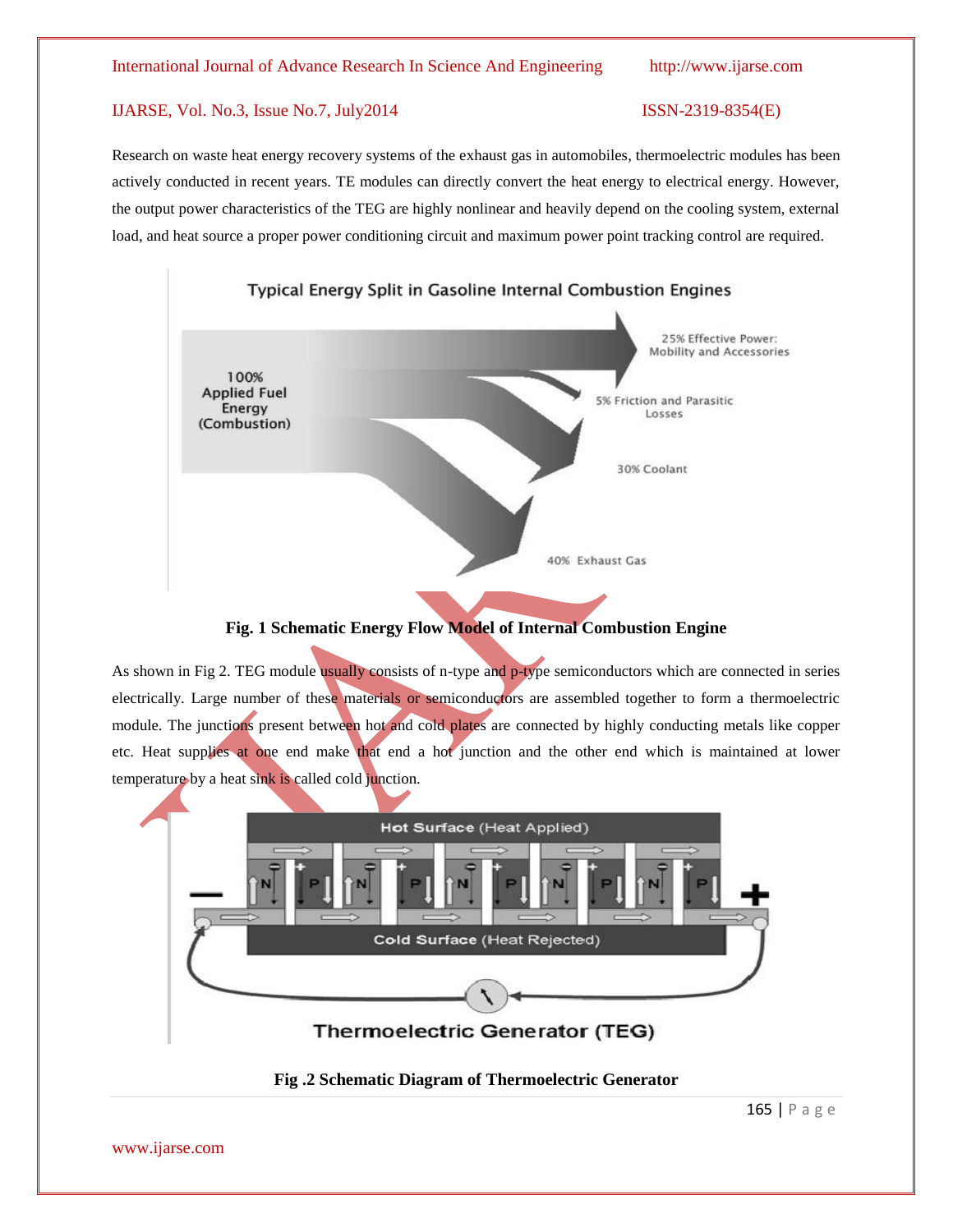#### International Journal of Advance Research In Science And Engineering http://www.ijarse.com

### IJARSE, Vol. No.3, Issue No.7, July2014 ISSN-2319-8354(E)

Due to temperature difference an output voltage is generated as a result of which current flows through an external load resistance. Most of commercially used TEGs produce a power output ranging from microwatts to few kilowatts. Power outputs of the TEGs depend particularly on temperature difference between hot and cold junctions and specifications of modules.

#### **II BASIC FORMULAS RELATED TO TEGs**

The performance of TEG could be expressed as

 $Z = \alpha^2 / kR$  $/kR$  ... (1)

Where  $Z$  is the thermoelectric material figure-of-merit and  $\alpha$  is the Seebeck coefficient

R is the electric resistivity and k is the total thermal conductivity. This figure-of-merit may be made dimensionless by multiplying by (average absolute temperature of hot and cold plates of the thermoelectric module, K), i.e.

$$
Z = \frac{a^2 T}{kR}
$$
 ... (2)  

$$
T = \frac{a^2 T}{kR}
$$
 ... (3)

Where,

 $T<sub>h</sub>$ - Hot side Temperature (K)

 $T_c$  - Cold side temperature  $(K)$ 

The term  $\frac{\alpha^2}{n}$  is referred to as the electrical power factor. The efficiency of a TEG is defined as the ratio of power delivered to the heat input at the hot junction of the thermoelectric device. The maximum conversion efficiency of an irreversible thermoelectric power generator can be estimated using.

$$
\eta = \frac{T_h - T_c}{T_h} \frac{\sqrt{1 + 2T} - 1}{\sqrt{1 + 2T} + T_c/T_h} \tag{4}
$$

$$
Q = T_h - T_c / R \qquad \qquad \dots (5)
$$

Where,

Q - Heat transfer (W)

R -Total thermal resistance of all the elements connected in series or parallel (K/W)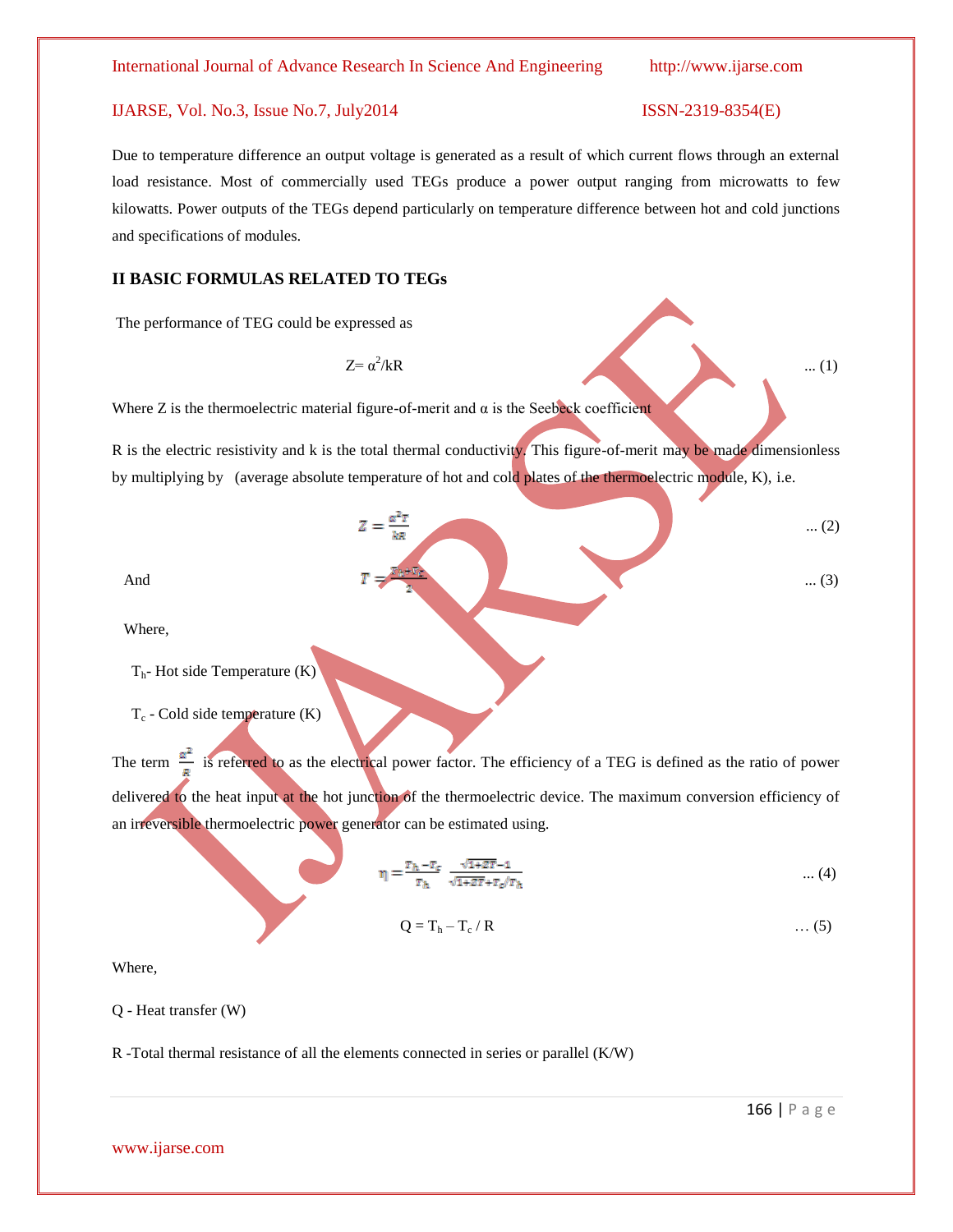International Journal of Advance Research In Science And Engineering http://www.ijarse.com

### IJARSE, Vol. No.3, Issue No.7, July2014 ISSN-2319-8354(E)

The electrical power so obtained from the TEG could be divided into its voltage and current. For this Seebeck coefficient (S) of the thermoelectric material is used.

$$
V = S x (T_h - T_c) \qquad \qquad \dots (6)
$$

Where,

V - Voltage (V)

S- Seebeck coefficient (V/K)

#### **ABOUT MATLAB**

MATLAB is a high-level technical computing language and interactive environment for algorithm development, data analysis, and scientific computation. Using the MATLAB product, one can solve technical computing problems faster than with traditional programming languages, such as C, C++. MATLAB can be used in a wide range of applications, including signal and image processing, communications, control design, test and measurement, financial modeling and analysis, and computational biology. MATLAB provides a number of features for documenting and sharing our work. One can integrate its MATLAB code with other languages and applications, and distribute its MATLAB algorithms and applications.

# **SIMULINK MODEL**

In Fig.3 general simulink model of circuitry or system containing TEG to produce electricity is being designed using MATLAB/SIMULINK toolbox, and its output could be obtained on the scope. The would be obtains in the form of a wave indicating the amount of voltage being produced.



**Fig. 3 Basic Simulink Model of the Thermoelectric Generation System**

www.ijarse.com